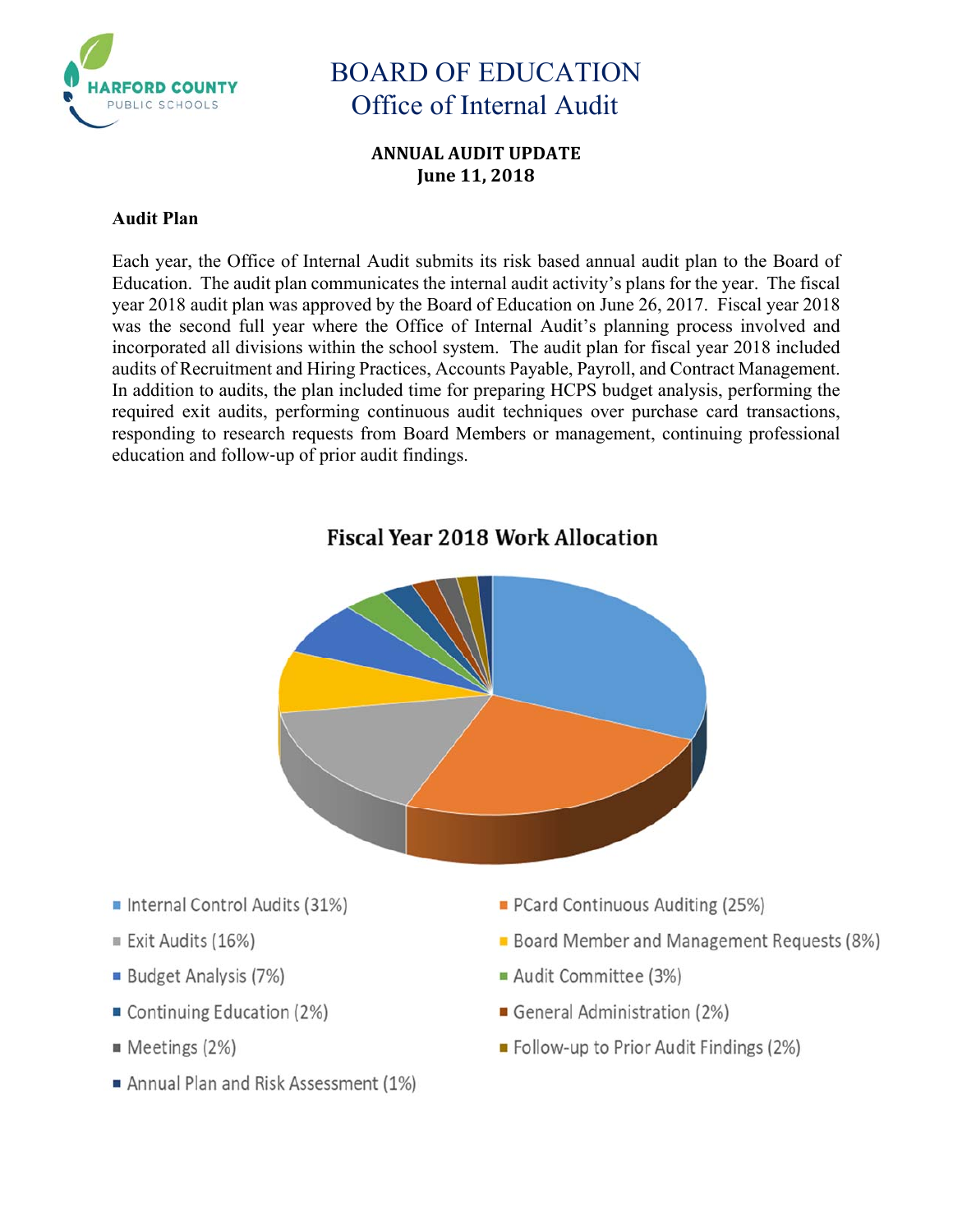

### **ANNUAL AUDIT UPDATE June 11, 2018**

The table below depicts internal control audits from the Fiscal Year 2017 Audit Plan that were completed in Fiscal Year 2018.

## **FISCAL YEAR 2017 AUDIT PLAN**

| <b>Project</b>                               | <b>Status</b>                                                      | <b>Date Completed</b> | <b>Objectives and Results</b>                                                                                                                                                                   |
|----------------------------------------------|--------------------------------------------------------------------|-----------------------|-------------------------------------------------------------------------------------------------------------------------------------------------------------------------------------------------|
| <b>School Activity</b><br><b>Fund Audits</b> | (Combined with<br>the Cash Receipts<br>Controls Audit)<br>Complete | May 2018              | Budget for 5-8 student activity fund<br>audits. Schools audited will be<br>determined throughout the year, but<br>will not be disclosed until<br>immediately preceding the project.             |
| 2017 Cash<br>Receipts Controls               | Complete                                                           | May 2018              | Confirm that payments received by<br>HCPS departments and schools are<br>properly applied and deposited in a<br>timely manner.<br>There were ten recommendations<br>resulting from this report. |
| 2017 Procurement<br>Practices                | Complete                                                           | December 2017         | Determine if all applicable guidelines<br>were followed for HCPS purchases.<br>There were six recommendations<br>resulting from this report.                                                    |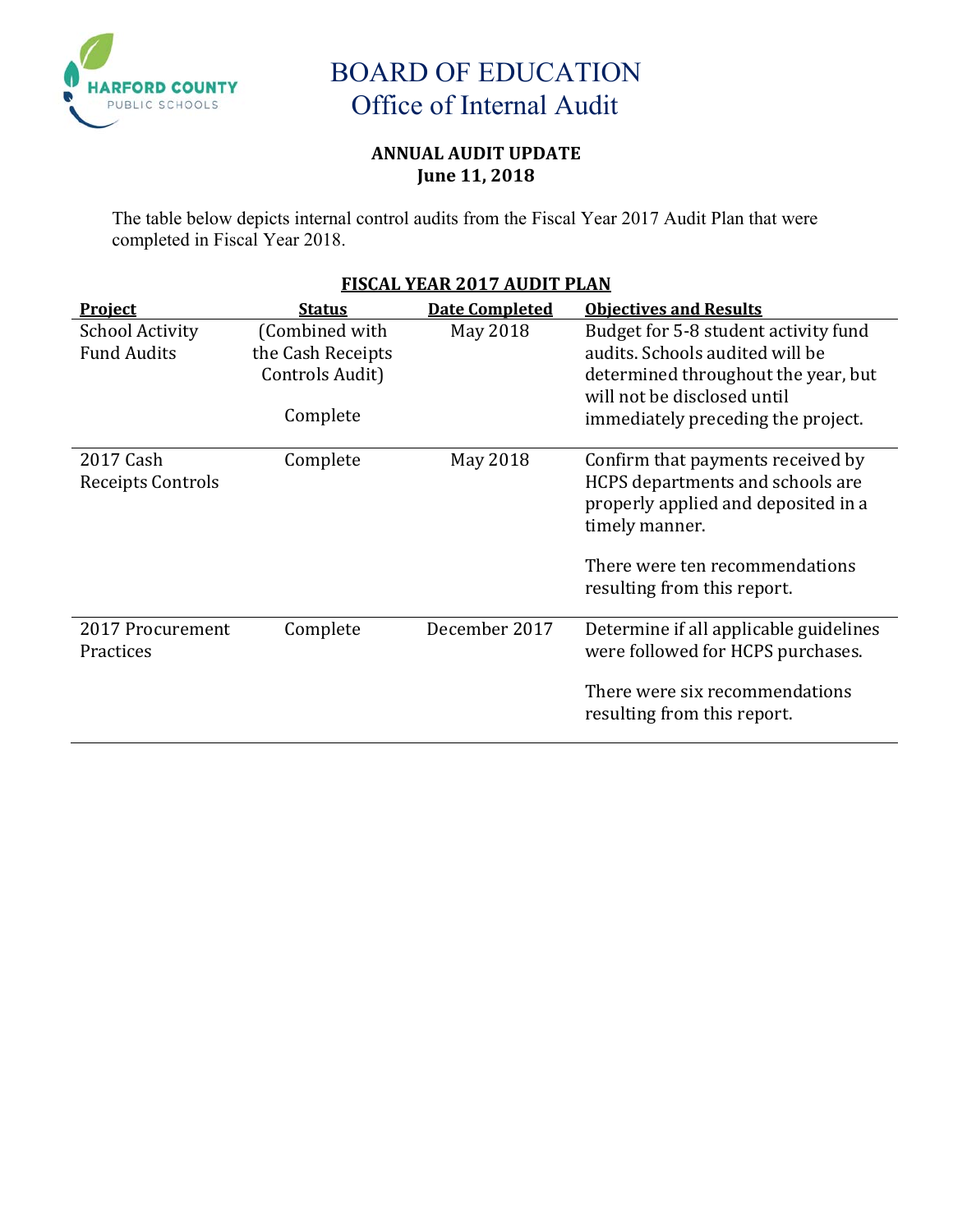

## **ANNUAL AUDIT UPDATE June 11, 2018**

The table below depicts the status of each audit that was on the fiscal year 2018 Audit Plan.

| <b>FY2018 AUDIT PLAN</b>                                |                    |                       |                                                                                                                                                                                                                                                       |  |
|---------------------------------------------------------|--------------------|-----------------------|-------------------------------------------------------------------------------------------------------------------------------------------------------------------------------------------------------------------------------------------------------|--|
| Project                                                 | <b>Status</b>      | <b>Date Completed</b> | <b>Objectives and Results</b>                                                                                                                                                                                                                         |  |
| <b>School Activity</b><br><b>Fund Audits</b>            | <b>Not Started</b> | <b>July 2018</b>      | Budget for 5-8 student activity fund<br>audits. Schools audited will be<br>determined throughout the year, but<br>will not be disclosed until immediately<br>preceding the project.                                                                   |  |
| <b>HCPS Budget</b><br>Analysis                          | Complete           | March 2018            | Perform an analysis of the FY2019<br>Board's HCPS budget.                                                                                                                                                                                             |  |
| <b>Procurement Card</b><br>Transaction<br>Review        | In Progress        | Continuous            | Perform continuous audits of<br>procurement card transactions for<br>FY2018.                                                                                                                                                                          |  |
| Follow-up to Prior<br><b>Audit Findings</b>             | In Progress        | <b>July 2018</b>      | Review of the remediation status of<br>prior audit findings and preparation of<br>a summary report for the Board of<br>Education.                                                                                                                     |  |
| 2018 Financial<br><b>Statement Audits</b><br>for FY2017 | Complete           | October 2017          | General coordination related to<br>ensuring that the required Financial<br><b>Statement Audit and Single Audit are</b><br>completed.<br>The Financial Statement Audit and<br>Single Audit Report were completed<br>and issued on 9/20/2017.           |  |
| 2018 Recruitment<br>and Hiring<br>Practices             | <b>Not Started</b> | August 2018           | Determine if controls are adequate to<br>ensure that recruitments were<br>performed in accordance with the<br>Board Policies and Procedures.<br>Additionally, ensure job descriptions<br>and classifications are consistent<br>throughout the system. |  |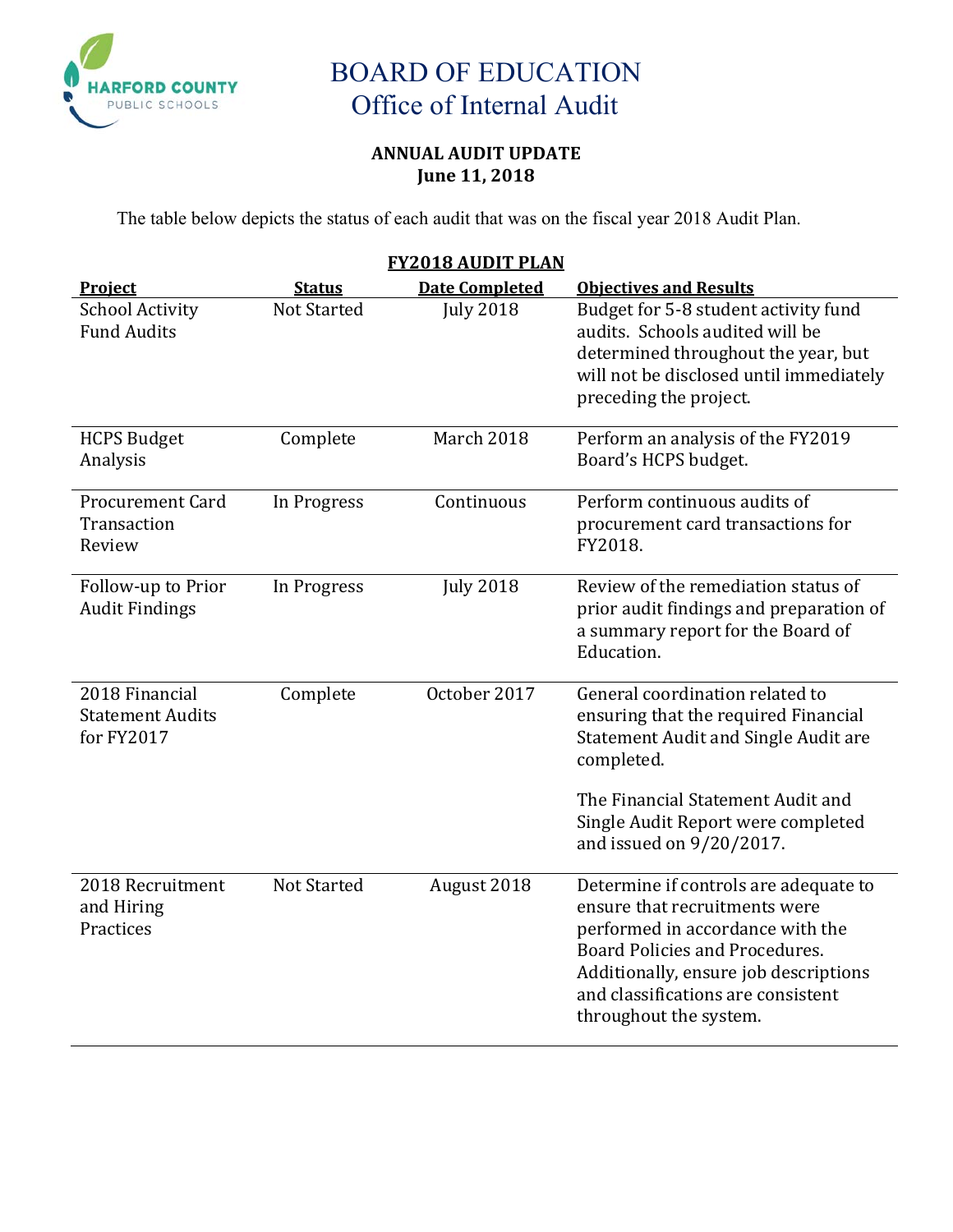

## **ANNUAL AUDIT UPDATE June 11, 2018**

| <b>Project</b>                                                                  | <b>Status</b>                    | <b>Date Completed</b> | <b>Objectives and Results</b>                                                                                                                                                     |
|---------------------------------------------------------------------------------|----------------------------------|-----------------------|-----------------------------------------------------------------------------------------------------------------------------------------------------------------------------------|
| 2018 Payroll<br>Controls                                                        | In Progress                      | <b>July 2018</b>      | Confirm that controls are sufficient<br>and effective to ensure that payroll<br>calculations, time entry, leave<br>balances, benefit deductions and leave<br>payouts are correct. |
| 2018 Accounts<br>Payable Controls                                               | In Progress                      | August 2018           | Determine if all applicable guidelines<br>were followed for HCPS purchases.                                                                                                       |
| 2018 Contract<br>Management<br>(Commodities and<br>General Services)            | Moved to<br>FY2019 Audit<br>Plan | November 2018         | Determine if contracts are being<br>appropriately monitored to ensure<br>compliance with HCPS policies and<br>contract terms.                                                     |
| 2018 Contract<br>Management<br>(Legal and<br>Professional<br>Service Contracts) | Moved to<br>FY2019 Audit<br>Plan | December 2018         | Determine if contracts are being<br>appropriately monitored to ensure<br>compliance with HCPS policies and<br>contract terms.                                                     |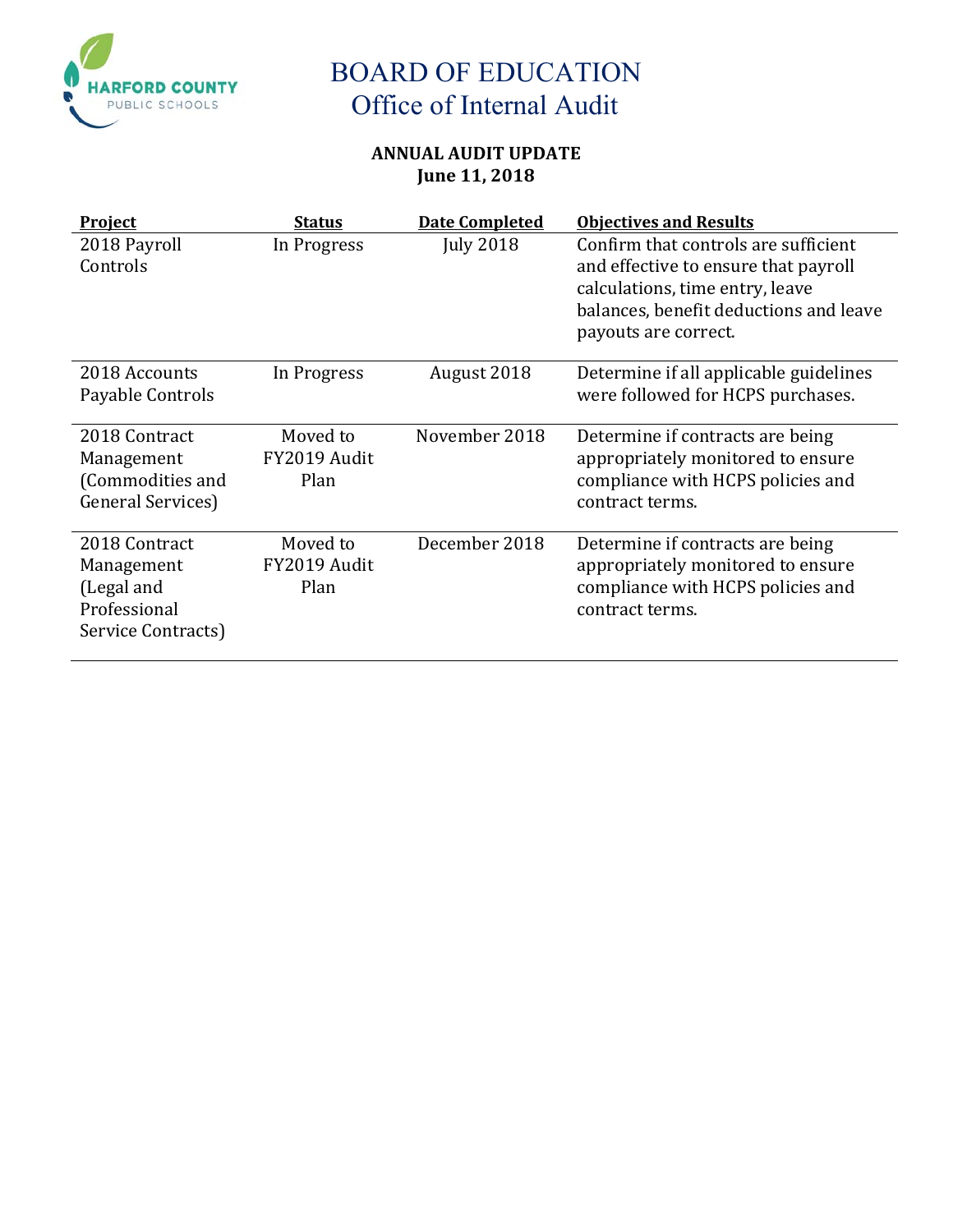

### **ANNUAL AUDIT UPDATE June 11, 2018**

| <b>Project</b>                                                                  | <b>Status</b>                                                                             | <b>Date Completed</b> | <b>Objectives and Results</b>                                                                                                                                                                                                                                           |
|---------------------------------------------------------------------------------|-------------------------------------------------------------------------------------------|-----------------------|-------------------------------------------------------------------------------------------------------------------------------------------------------------------------------------------------------------------------------------------------------------------------|
| Exit Audits -<br>Principals, Lead<br>Secretaries and<br>Department Heads        | Complete<br><b>Edgewood Middle</b><br><b>Forest Hill</b><br>Elementary-<br>Lead Secretary | September 2017        | As required in the Charter, upon<br>resignation or removal of a principal or<br>custodian of student activity funds (lead<br>secretary), the Internal Auditor shall cause<br>an audit and investigation to be made of<br>any accounts maintained by that<br>individual. |
|                                                                                 | Hickory<br>Elementary-<br><b>Lead Secretary</b>                                           |                       | There were a total of five<br>recommendations resulting from the six<br>exit audits.                                                                                                                                                                                    |
|                                                                                 | Magnolia Middle<br>- Lead Secretary                                                       |                       |                                                                                                                                                                                                                                                                         |
|                                                                                 | Meadowvale<br>Elementary-<br>Principal                                                    |                       |                                                                                                                                                                                                                                                                         |
|                                                                                 | Southampton<br>Middle - Principal                                                         |                       |                                                                                                                                                                                                                                                                         |
| Exit Audits -<br>Principals, Lead<br>Secretaries and<br><b>Department Heads</b> | Complete<br>Abingdon<br>Elementary-<br>Lead Secretary                                     | April 2018            | As required in the Charter, upon<br>resignation or removal of a principal or<br>custodian of student activity funds (lead<br>secretary), the Internal Auditor shall cause<br>an audit and investigation to be made of<br>any accounts maintained by that<br>individual. |
|                                                                                 |                                                                                           |                       | There were no recommendations<br>resulting from this audit.                                                                                                                                                                                                             |

#### **Audit Plan Comments**

We had to complete seven exit audits during fiscal year 2018 as a result of the separation of various principals, directors and lead secretaries. The original audit plan budgeted about 10% of the time for Exit Audits; therefore, we were not able to complete other planned audits. As a result, we have moved the Contract Management Audits to the fiscal year 2019 Audit Plan. Both of the audits will be top priority in fiscal year 2019. The remaining fiscal year 2018 Audit Plan should proceed on schedule.